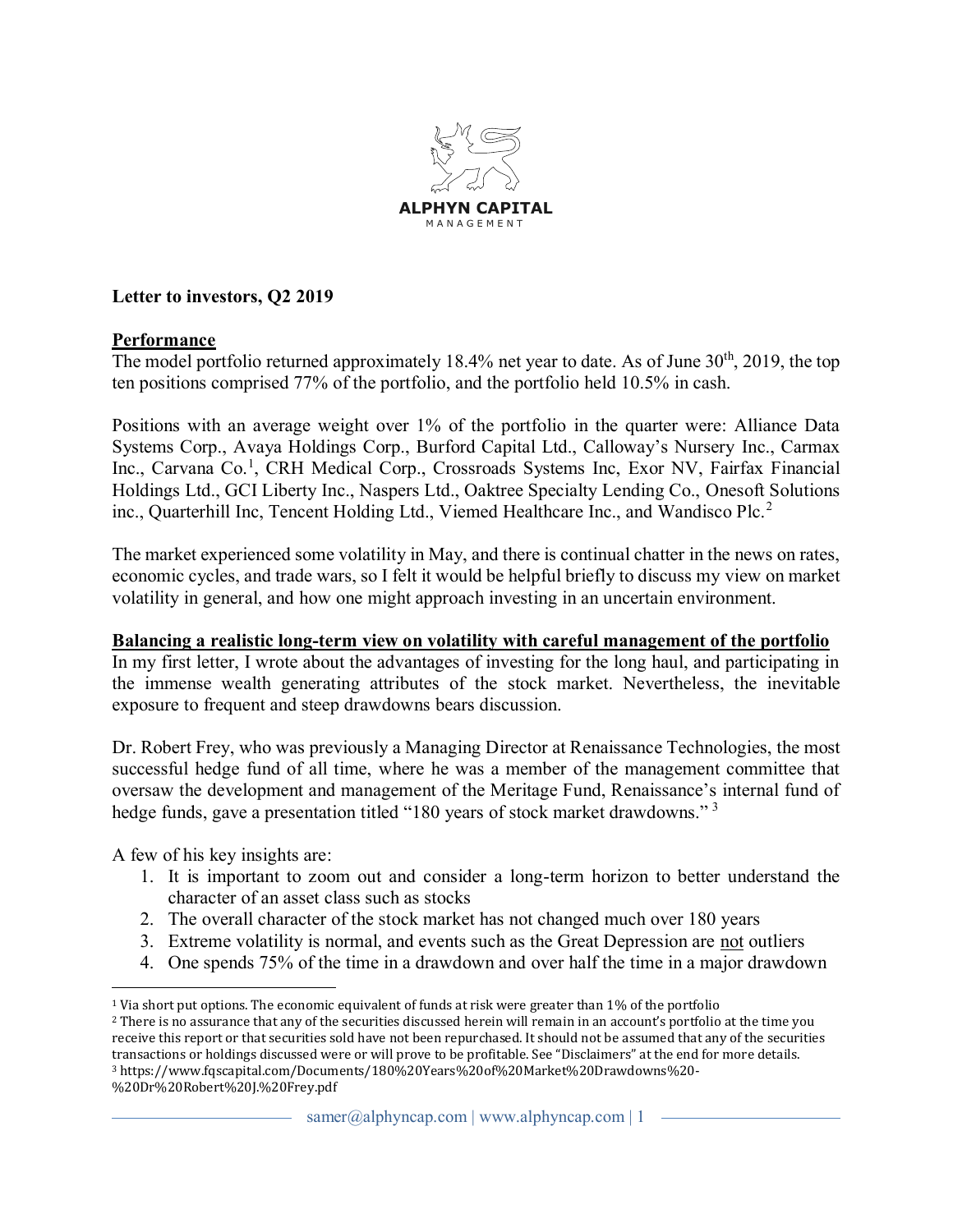

*Source: Dr Robert Frey, 180 years of market drawdowns* 8

Another presentation "What Other Industries Teach Us About Investing"<sup>4</sup>, by Morgan Housel is particularly illustrative. He compares a 60-year performance chart of the S&P 500, with the same chart overlaid with bars showing the frequency of 5%, 10% and 20% drawdowns. It is striking how the drawdown bars cover most of the chart, even while the index has performed well.



Source: Morgan Housel "What Other Industries Teach Us About Investing"

It should be clear from the above that volatility is a "feature and not a bug" of the stock market. While we cannot predict drawdowns, we know they are surprisingly frequent.

I do not mean to imply a blind "fire and forget" approach. A favorite book is "The Art of Execution" by Lee Freeman-Shor<sup>5</sup>, who managed a \$1bn fund-of-funds and analyzed 1,866 realworld investments by 45 managers he invested in, over a 7-year period. He convincingly argues that successful investors carefully managed losing positions while letting their winners run, and that this behavior was significantly more important than the ability to predict winners. This makes sense because returns are geometric in nature, so while an 11% return makes up for a 10% loss, a whopping  $67\%$  return is required to make up for a  $40\%$  loss. In Freeman-Shor's analysis not one investment that lost more than 40% went on to produce the required returns to get back to breakeven, so losing positions needed to be managed. Successful investors fell into one of two

samer@alphyncap.com | www.alphyncap.com | 2

<sup>4</sup> https://microcapclub.com/wp-content/uploads/2018/01/Morgan-Housel-on-What-Other-Industries-Teach-Us-About-Investing.pdf

<sup>5</sup> https://www.amazon.com/Art-Execution-worlds-investors-millions/dp/085719495X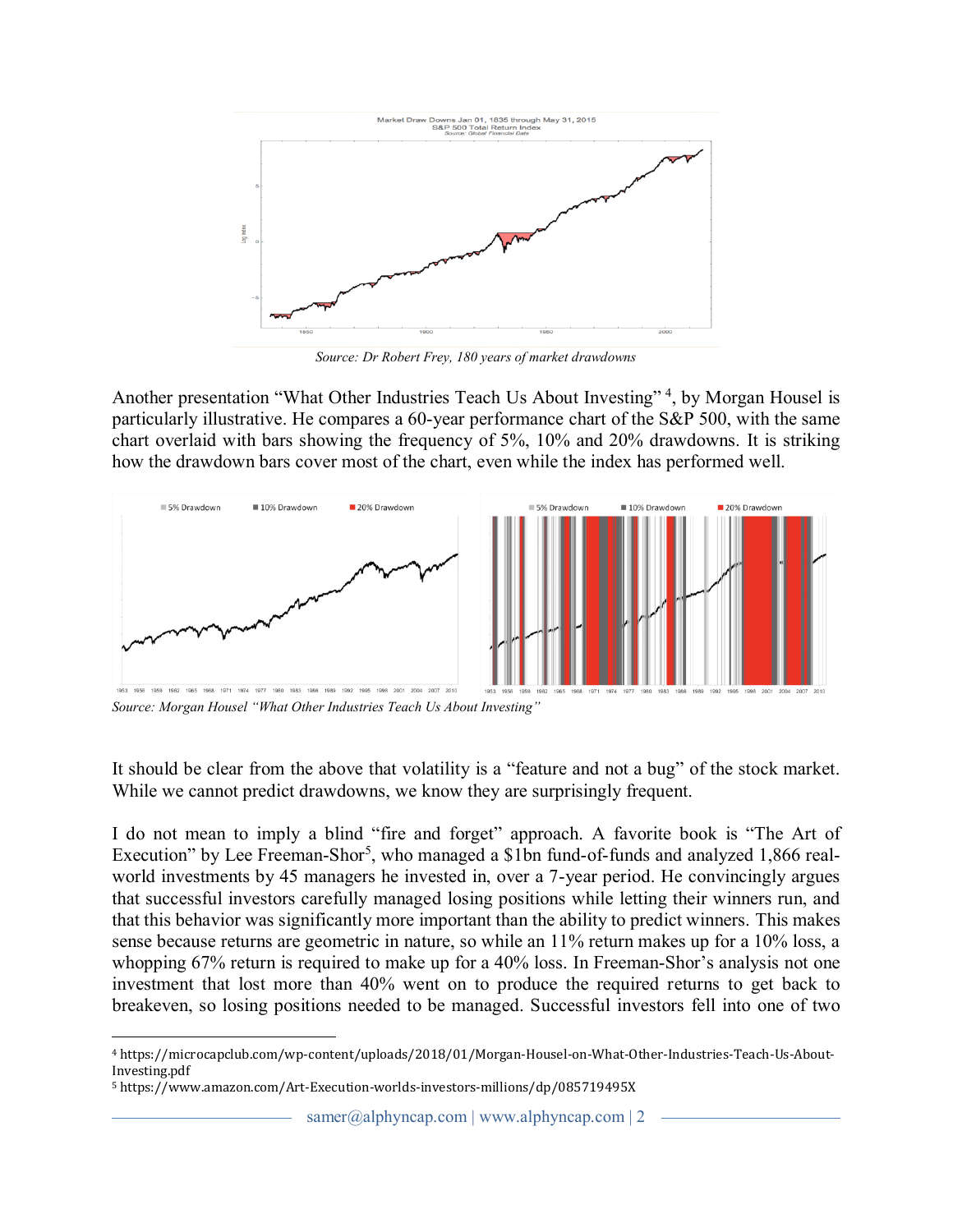groups: "snipers" killed a position when it experienced a 20-30% drawdown, thereby preventing a catastrophic loss on the position; while "hunters" doubled down on losing positions, adding more capital to accelerate the dollar value of the return to reach profitability. Both groups were able to produce superior returns, even though only 49% of their investments were profitable. To use baseball parlance, it is about slugging percentage, and not batting average.

I like to differentiate between general market factors and individual position exposures. From an overall portfolio view, given how difficult it is to predict drawdowns ahead of time (wouldn't that be nice), it makes sense to have an amount of cash on hand to take advantage of depressed prices when they occur. This lessens the impact of drawdowns and positions one to buy quality companies aggressively when they are "on sale", even if this cash drag from having a part of one's total balance not invested might result in relative underperformance in a bull market.

From an individual position perspective, broadly speaking, I adopt a barbell strategy with a significant part of the portfolio invested in companies that I believe are robust and that I would want to own for the long haul, which affords me the opportunity to place a portion in smaller names that I believe have attractive growth prospects. It is important to carefully monitor individual positions, especially the less established names, for signs of trouble, focusing on their long-term operational/competitive development, and to take decisive action when needed (but only then). My approach is to be a "hunter" as per the book's definition. However, if a position has declined on me and I find myself, for whatever reason, unwilling to double down, it means either that I already have too much of an allocation to the company, or that I made a mistake. In either case, the right answer usually is to reduce or eliminate exposure.

#### **Discussion on a selection of portfolio positions with an average weight over 1% Quarterhill – New position**

I initiated a position in Quarterhill, Inc. a small Canadian company that is undergoing a transformation from a volatile patent litigation company, to a software holding company, modeled on companies such as Constellation Software, Open Text and Engehouse, all highly successful companies that follow a strategy using their significant cash flows to buy strongly cash flow generative software business, generating high returns on investment. At current prices, I believe, investors are exposed to several catalysts for value creation but are not paying for this "optionality". I have included a more detailed write-up at the end of this letter.

## **Carvana - exit**

This is an example of a "special situation" investment that I occasionally make, where I believe the market offers the opportunity to make an attractive return, with a margin of safety, and in a defined period of time.

Carvana is an online retailer of used cars that was spun out from a successful traditional used car dealership. The son of the parent company's founder has driven the development of the online business and has built an impressive management team, growing sales rapidly, with great service to customers, and attractive prices. A number of successful value investors own the company as a meaningful proportion of their portfolios, pointing to the company's attractive unit economics, operational excellence and the impressive statistics the company presents which shows that as their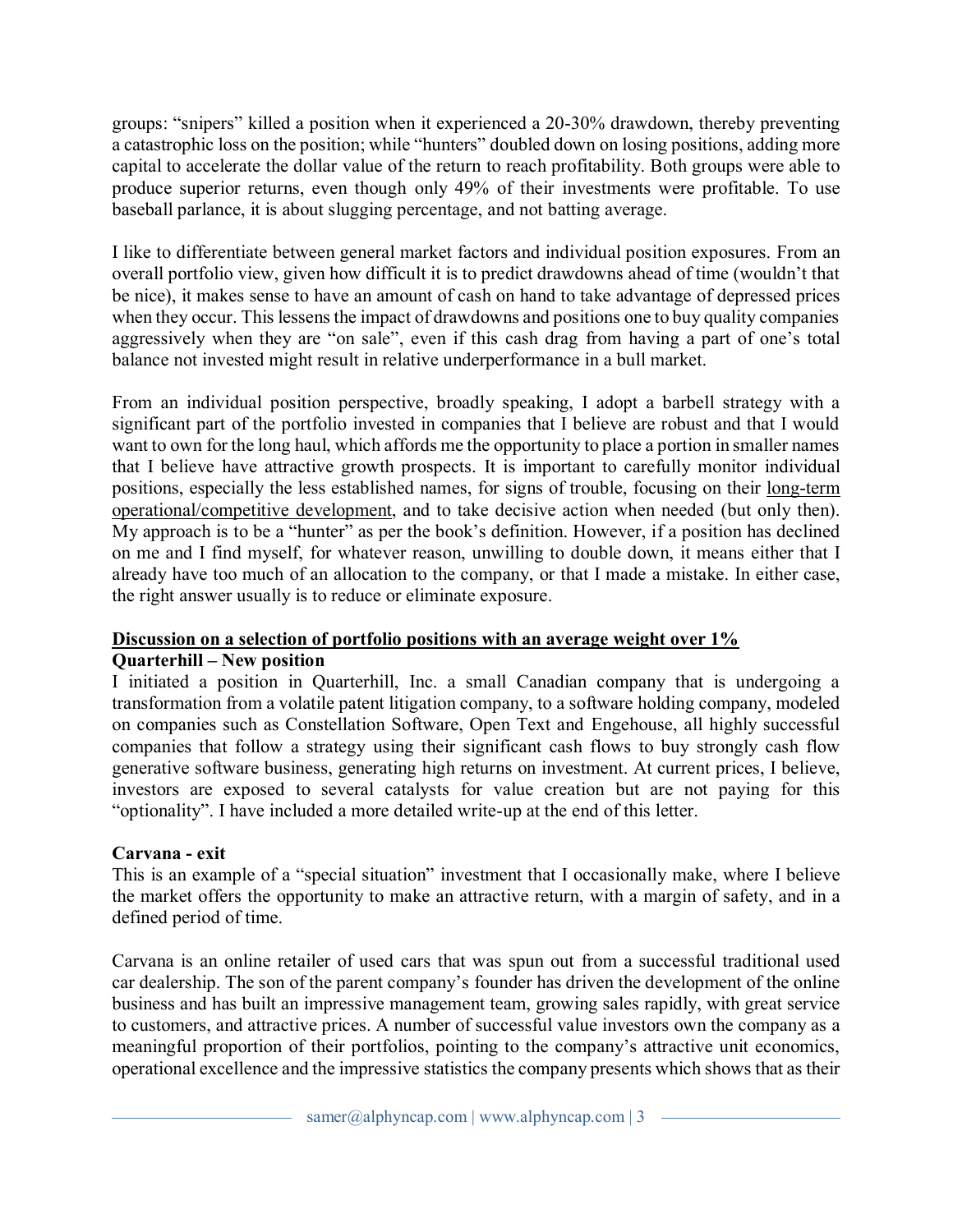business matures in each new geographical market, both gross margins and profits ramp up significantly, giving them confidence the company will become wildly profitable once it achieves a critical mass of sales.

In Q4 2018, going into Q1 2019, Carvana's share price fell more than  $50\%$  from the mid \$70's to the low \$30's, in a few short months. To my knowledge there was no real reason for this dramatic decline other than general market conditions, fear of the auto cycle and because the company did not produce sufficiently attractive short-term growth, as the market often demands. I looked for a way to take advantage of what I believed was an over-reaction. Given existing long term holdings in Carmax and Exor (which owns Fiat and Ferrari), I did not want too much portfolio exposure to the auto sector. I also prefer Carmax over Carvana, given the former's history of generating growth through reinvesting its substantial profits at high ROIC (which I will discuss in a subsequent letter), as well as the checkered history of the latter's founder.<sup>6</sup>

I therefore chose to initiate a 4-month short put sale, which I believed presented a favorable riskreward in a relatively short amount of time. Many investors I speak to, even otherwise sophisticated value investors, either do not understand or dislike options. However, I believe they can be useful tools to express a fundamentally derived view of the prospects of a company.

For those not familiar with options, the buyer of a put option has the right, but not the obligation, to sell a specified amount of an underlying security at a specified price within a specified time frame and is often used as insurance to hedge a position in a portfolio. The cost of the options is referred to as the "premium". Conversely the writer, or seller, of the put option can be thought of as someone selling insurance and receiving a premium as compensation for the risk taken to provide the insurance. Should the price of the underlying security remain above the options strike price, the put seller can keep the entire premium as profit, while if the stock declines below the strike at expiration, the put seller will be "put the shares" or in other words forced to buy the shares at the strike price, thereby recognizing a paper loss on the position (but still owning the shares and exposed to any further decline or recovery in price).

Key points:

- 1. I sold \$20 strike puts on January  $3^{rd}$ , with a May 15<sup>th</sup> 2019 expiration
- 2. Premium received was \$2.40, meaning the price would have had to decline to below \$17.60 at expiration, approximately 41% below the then current price, in approximately 132 days for the trade to lose money. A large buffer, in my view
- 3. Had the share price fallen below \$20 by expiration of the option, I would have been happy to have been forced to buy Carvana shares at an effective price of \$17.60, a valuation of approximately 1.4x sales for a company growing unit sales over 100% a year

<sup>6</sup> https://www.forbes.com/sites/nathanvardi/2017/12/18/how-an-ex-con-became-a-billionaire-from-used-cars/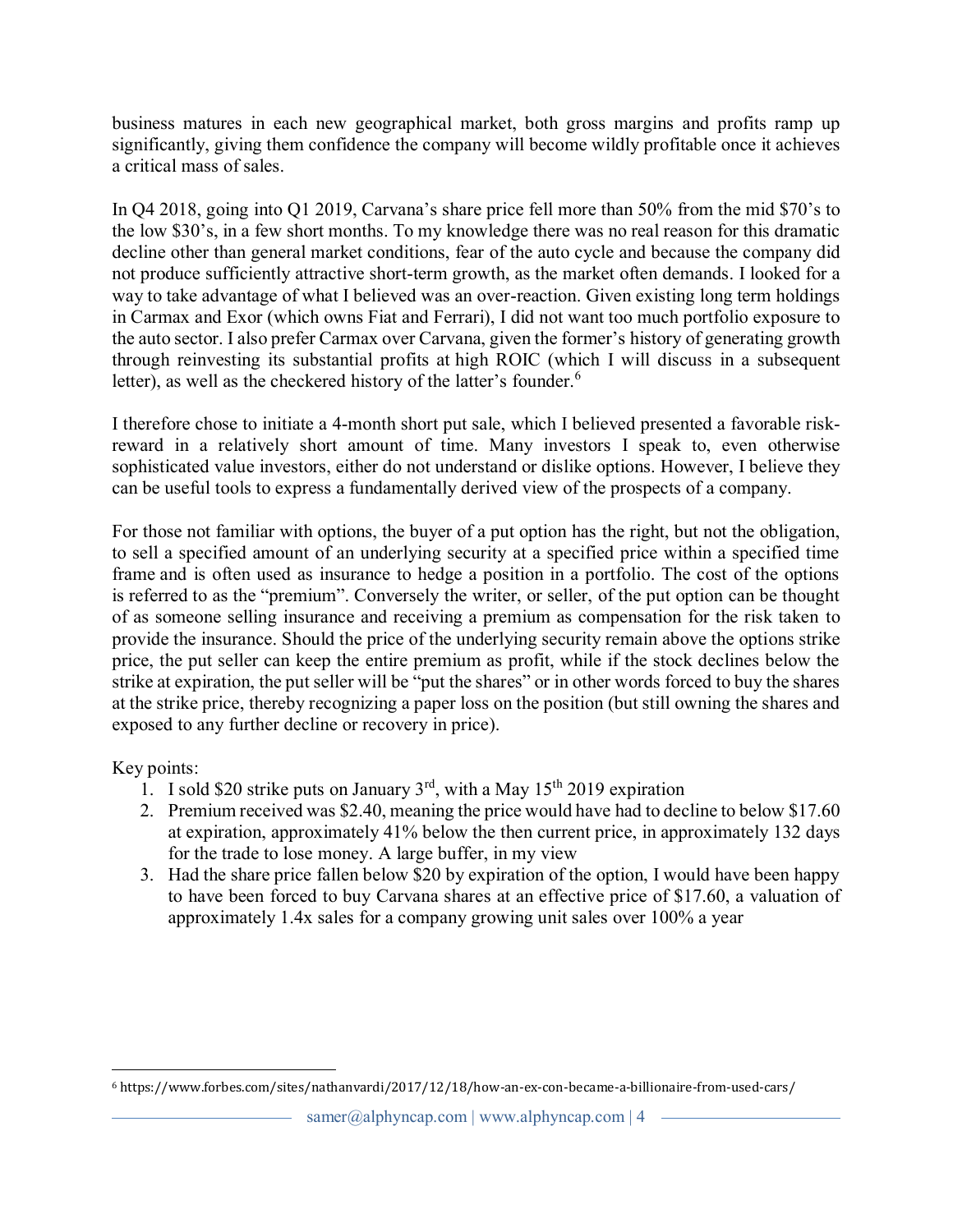

#### **Avaya - exit**

Avaya provides communications, contact center, and networking services to large enterprises, including to 90% of the Fortune 100. The company was spun out from Lucent Technologies in 2000, but was acquired for \$8.2bn by private equity owners in 2007 who saddled it with debt, leading to an eventual bankruptcy in 2017. I invested in the company following its emergence from bankruptcy in 2018 as my work, which included discussions with a contact who manages the data center for one of their customers, indicated the company had a decent moat in the form of strong switching costs, and the company appeared cheap with a Free Cash Flow yield of 11%. Moreover, the new CEO, promoted from within, appeared energetic and driven, promising renewed growth from faster customer procurement that had previously been held back while the company was in bankruptcy (no one wants to buy equipment from a vendor that may not be around in a few months).

Bond funds owned a large proportion of Avaya shares as a result of debt-to-equity swaps during the restructuring. Facing redemptions of their own funds and looking to unload non-core equity investments, they were particularly heavy sellers from October 2018 onwards, as talks of interest rate increases swept markets. I typically like to buy from forced sellers and increased my position size. However, over time I became dissatisfied with the thesis. I found the CEO to be overly promotional, especially when it came to touting Avaya's cloud-centric future. As the company elaborated on its growth plans, I discovered that, for all the hype, the company thought it could only manage 2-4% revenue growth overall, with only approximately 3% from the much promoted SAAS revenue stream. Furthermore, the CEO seemed overly focused on managing the street's short term guidance expectations, the exact opposite of what I look for in the leader of a company I might want to own for a long time.

I exited the position in May when news surfaced that Avaya was considering an auction involving three private equity firms, which temporarily boosted the share price.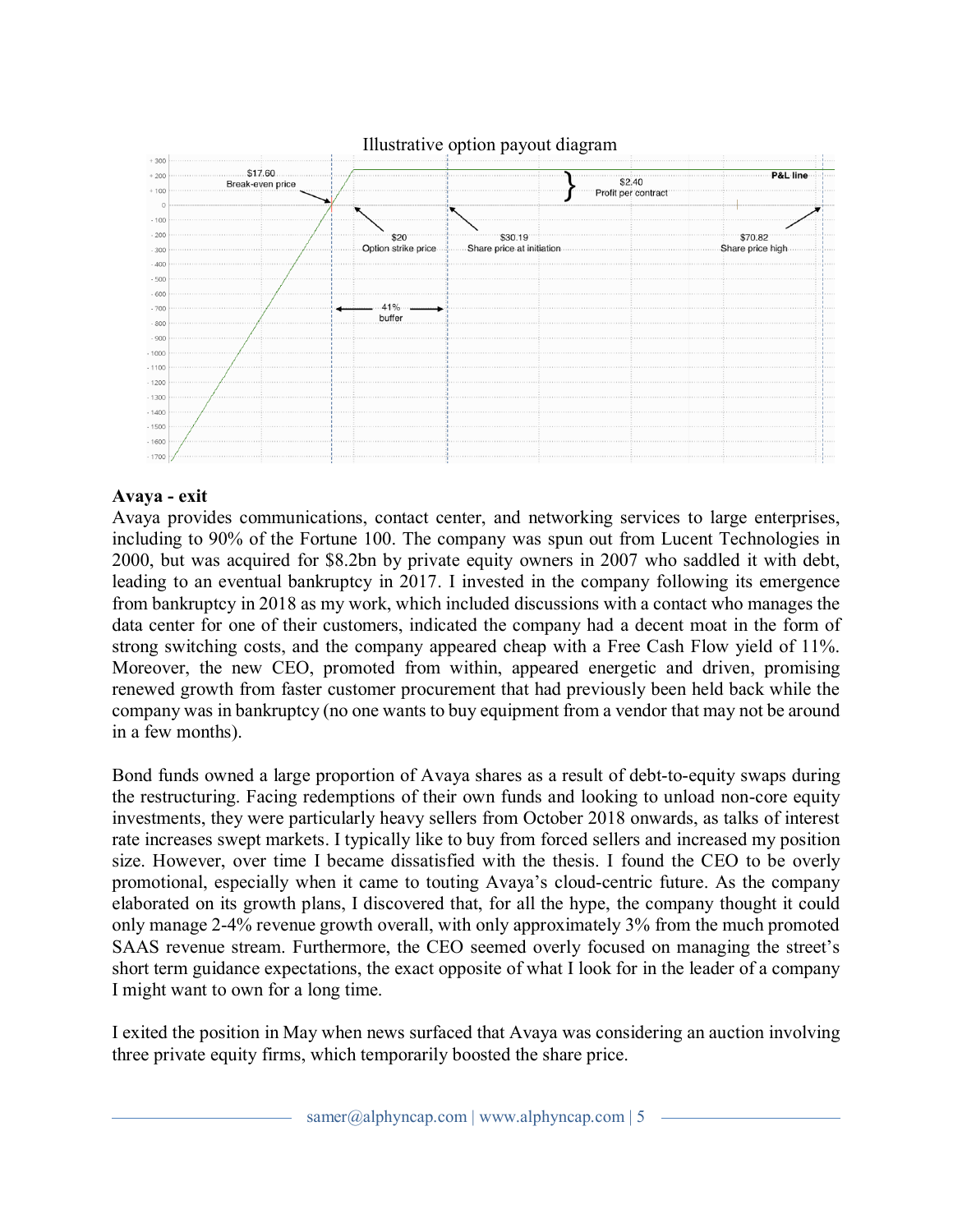#### **Closing thoughts**

The markets have a long history of over and under reacting to news. This is what gives patient and disciplined investors the opportunity to profit through buying great businesses at good prices. My overarching goal is to look continually to upgrade the quality of the portfolio, managing any mistakes, and cycling into better ideas when opportunities present themselves.

Samer Hakoura Alphyn Capital Management, LLC July 2019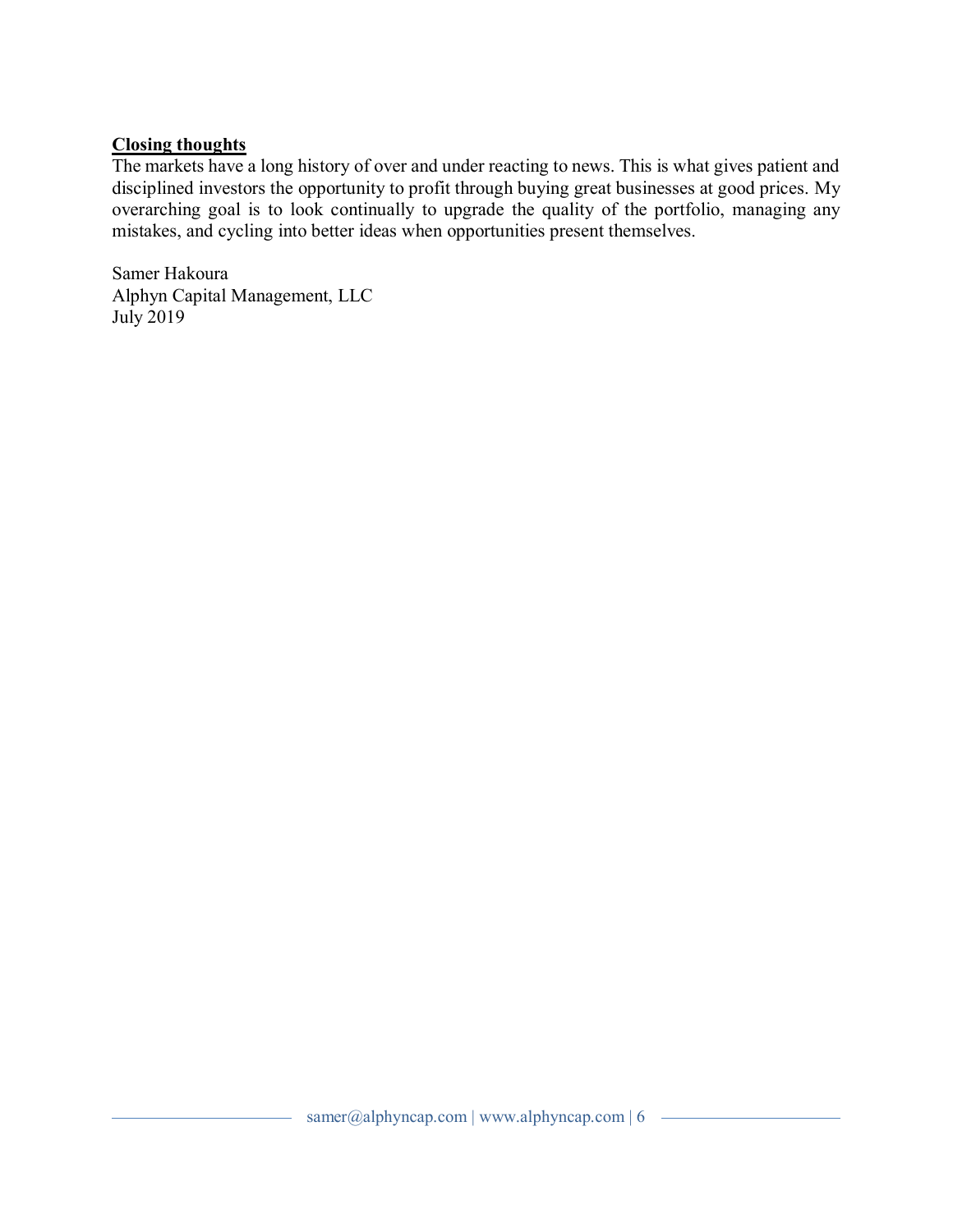## **Quarterhill Inc. (QTRH Toronto, QTRH NASDAQ)**

| Market Cap.:      | US\$126m (06/14/2019)           |
|-------------------|---------------------------------|
| Share price:      | \$1.10                          |
| 52 week high/low: | \$1.55/\$0.86                   |
| Shares out:       | 118.8m                          |
| Cash:             | $\sim$ \$70m (post quarter end) |
| Debt:             | \$2.6m                          |

Quarterhill is a technology holding company based in Kitchener, Ontario, in the early stages of a transformational strategy to use the substantial (though irregular) cash flows from its legacy patent licensing business to build a diversified technology company through a repeatable acquisition process targeting recurring revenue, cash flow generative, vertical software businesses. With the hire of a new CEO who was previously head of business development at OpenText Corporation, where he was responsible for deploying \$2.5bn into acquisitions, Quarterhill presents investors with the opportunity to buy into a potential long term compounder with low risk of permanent capital impairment, as the value of existing businesses clearly underwrite the current market price (market capitalization of  $$131m$ , vs.  $$70m$  net cash balance, patent business's average EBITDA of \$40m per year over the last 10 years, and two small recurring revenue software businesses that have reached cash flow break-even). Investors are therefore exposed to the optionality of several potential catalysts, while enjoying a wide margin of safety.

#### **Legacy WiLAN business**

WiLAN developed W-OFDM technology in the 1990's, a key digital communication method used in wireless transmission that forms the basis of the 802.11 wireless broadband standard (think the tech behind your 2.4GHz wireless home router). Lacking scale and capital to fully commercialize wireless router products, in 2006 the company focused instead on licensing its technology and acquiring further licenses. The current portfolio consists of patents in the automotive, digital television, Internet, medical, semiconductor and wireless communication sectors and WiLAN has established licensing agreements with over 320 companies.

The business is characterized by sporadic license wins of variable size, and profitability is therefore highly irregular.. Over the last 10 years revenues have oscillated between a low and high of \$32m and \$135m (cumulatively ~\$870m) and Free Cash Flow between a low and high of negative \$22m and positive \$69m (cumulatively ~\$108m). Management also highlights \$400m of cumulative EBITDA and \$135m of cumulative dividends and buybacks over the same period.

As we know, the market dislikes uncertainty, and the stock price has a history of reacting to every patent win or earnings miss, and has been on a distinctly negative long term trend. Sell side analysts have a hard time trying to model the irregular cash flows for valuation purposes, and the situation is not helped by the general perception of US legislation becoming more hostile towards "patent trolls" (for example see [https://hbr.org/2017/06/the-u-s-supreme-court-is-reining-in-patent-trolls](https://hbr.org/2017/06/the-u-s-supreme-court-is-reining-in-patent-trolls-which-is-a-win-for-innovation)[which-is-a-win-for-innovation](https://hbr.org/2017/06/the-u-s-supreme-court-is-reining-in-patent-trolls-which-is-a-win-for-innovation) and [https://www.nytimes.com/2018/04/24/business/scotus-patent](https://www.nytimes.com/2018/04/24/business/scotus-patent-trolls.html)[trolls.html\)](https://www.nytimes.com/2018/04/24/business/scotus-patent-trolls.html).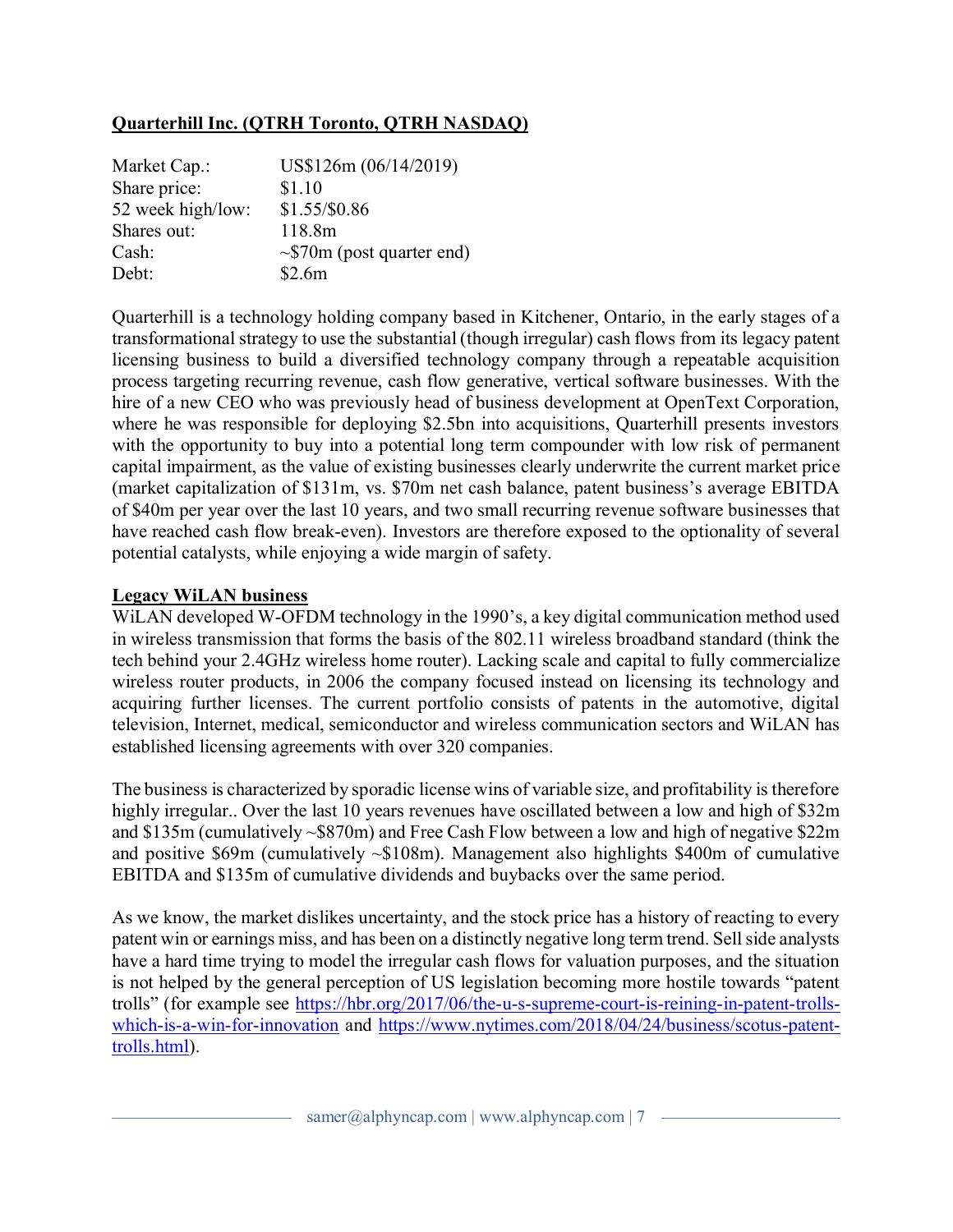An investment in Quarterhill is not predicated on the attractiveness of WiLAN as a standalone business, though it obviously has significant value relative to the whole company's market capitalization, but rather in viewing WiLAN as a source of recurring funds for acquisitions. This is a view shared by Doug Parker, Quarterhill's relatively new CEO, who during a diligence call further highlighted that the market is extrapolating (as it frequently does) a period of maximum pessimism, and that the largely retail shareholder base is at a point of maximum capitulation, while in reality, there is reason for some near term optimism:

- x On August 1, 2018 a jury awarded WiLAN \$145 million in damages against Apple Inc. for infringement of two patents, a decision that was upheld in a January 4, 2019 ruling, even though the amount of damages was not determined. The court gave WiLAN the option to accept either reduced damages of \$10 million or negotiate/re-litigate to determine a figure on damages. Quarterhill chose the latter option, as they felt they stood a high chance of being awarded significantly more. An award of even half the original claim would be substantial relative to the size of the company, and provide significant capital for the acquisition strategy
- x On February 28, 2019 WiLAN announced a "comprehensive" semiconductor license agreement with SK Hynix Inc. covering dynamic random-access memory (DRAM), NAND flash memory and other related semiconductor technologies. (Terms were not disclosed)
- On April 23, 2019 WiLAN announced a term license to NVIDIA Corporation relating to memory interface technology, having previously been awarded an injunction against NVIDIA by the District Court of Dusseldorf. Again, terms were not disclosed but the ruling upheld the strength of WiLAN's patents

## **Current portfolio companies**

IRD was acquired on June 1, 2017 for \$47.8M, and provides Intelligent Transportation Systems (ITS), managing traffic flow on more than 16,000 roads. Products and services include toll collections systems, traffic and bridge monitoring and its "Weigh-In-Motion" technologies which detect, classify and weigh vehicles at highway speeds. It is a lower margin but stable/high recurring business with annualized revenues and EBITDA of approximately \$40m and \$2.5m.

VIZIYA was acquired on May 4, 2017 for \$30M, and sells equipment maintenance tracking software to large asset intensive companies such as oil  $\&$  gas, mining and heavy metals industries, with 55,000 users at 850 sites. The software is integrated into major ERP systems sold by providers such has Oracle, SAP, and IBM, and provides functions such as maintenance scheduling, maintenance budgeting, warranty tracking and analytics (to track cost control, compliance etc.). It is a higher margin business with annualized revenues and EBITDA of approximately \$12m and \$3.5m.

## **CEO background and acquisition strategy**

Doug Parker is highly articulate in both written MD&A submissions and presentations (unfortunately the webcast of his Needham conference presentation in January 2019 where I first heard of the company has expired), and he details a plan to build a sustainable M&A ecosystem, with disciplined acquisition process, very much based on the Constellation Software and OpenText models. CSU has delivered a 38% compounded annual return since its initial public offering in 2006, while OTEX has compounded at 14% per year for over 20 years. Quarterhill is focused on \$5m-\$20m recurring revenue software businesses with high customer retention and predictable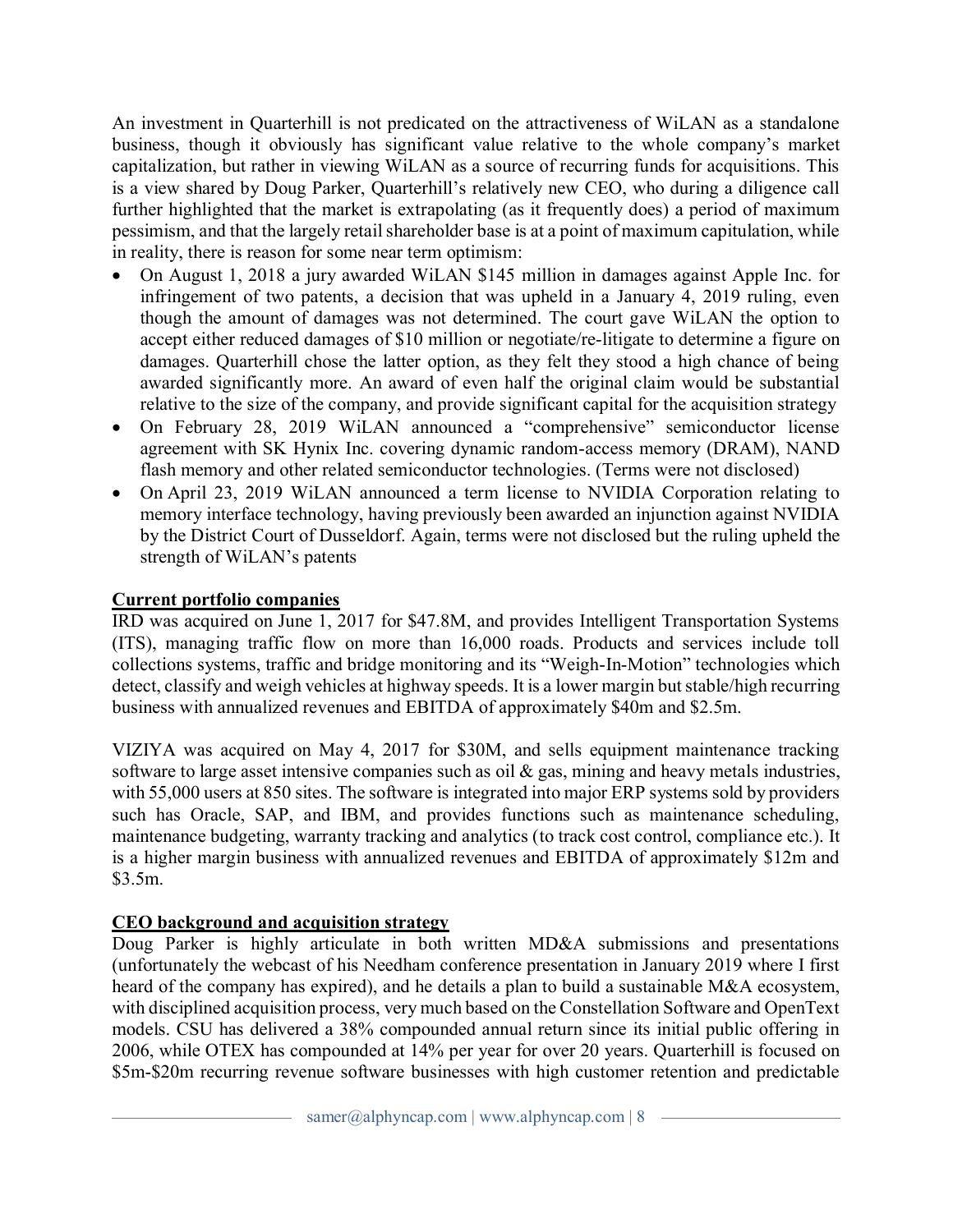cash flows, which allows for prudent use of acquisition debt financing. Quarterhill targets 15-20% ROIC, and employs a distributed management model, with the heads of business units given wide autonomy, but with head office reserving the right to step in when needed (as evidenced by recent cost structure reductions at portfolio company IRD), and a centralized capital allocation function.

While serving as Senior Vice President, Corporate Development at OpenText, Doug Parker lead a 21-person team that completed several deals of various sizes, where he had direct, hands-on involvement from signing Letters of Intent, to full integration, to operational improvement, the success of which determined his compensation. Deals include Daegis Inc. (\$13.5m, October2015), Actuate Corporation (\$330m, January 2015), Informative Graphics Corporation (\$35m, January 2015), GXS Group, Inc. (\$1.08bn, 2014), ANXeBusiness Corporation (\$100m, May 2016), Recommind, Inc. (\$163m, June 2016), certain customer experience assets (\$170m, May 2016) and customer communications management assets (\$315m, June 2016) from HP Inc., and the purchase of Dell-EMC's ECD division (\$1.63bn, January 2017).

While Mr. Parker was hired to Quarterhill in December 2017, he is yet to do his first deal (the two existing portfolio companies IRD and VIZIYA, were acquired before he joined), sighting high valuations in a "sellers' market". My sense is he knows he has one shot at creating a favorable impression of his M&A execution skills and is keen to get his first deal right, in terms of both quality of the business acquired and price paid. To quote "We feel the sense of urgency, but we need to stay disciplined with our criteria. I'd rather spend less on acquisitions, to tick the boxes from our playbook perspective, than do a large deal just for the sake of doing a large deal. I think the discipline is key, if you're an aggregator."

The approach, which is sensible, is to focus on a number of verticals in which the company already has expertise and contacts, primarily Enterprise Software and Intelligent Systems. Vertical software solves specific problems unique to the industries they serve, earning higher margins than their horizontal comparatives, and once established, tend to have very strong switching costs given their usefulness and integration in customers workflows. While ultimately "money talks" in terms of securing an acquisition from a business owner, Quarterhill has a credible positioning as a friendly platform giving business owners an alternative to Private Equity, emphasizing a platform for long term partnership, and autonomous management vs 5-year slash and flip. As of Q4 2018, the deal pipeline activity consisted of reviewing 94 opportunities, 85 teasers, and entering into 27 NDAs to assess acquisition targets.

In the mean time, it is notable that he has cut costs at subsidiaries (by approximately \$6 million), and overhauled senior management compensation to align with share price appreciation. Short term cash incentives were limited to 20% of total comp, Restricted Stock Units were eliminated, and Long Term incentives will be in the form of Performance Stock Units (e.g. 40% of total CEO compensation) that convert into common shares in equal installments over 5 years provided the share price increases by 10% each year, with an 8 year hold period, and Stock Options (20% of total CEO comp). While this is not quite the investor "gold standard" of open market stock purchases by insiders, longer-term alignment with the share price is still meaningful.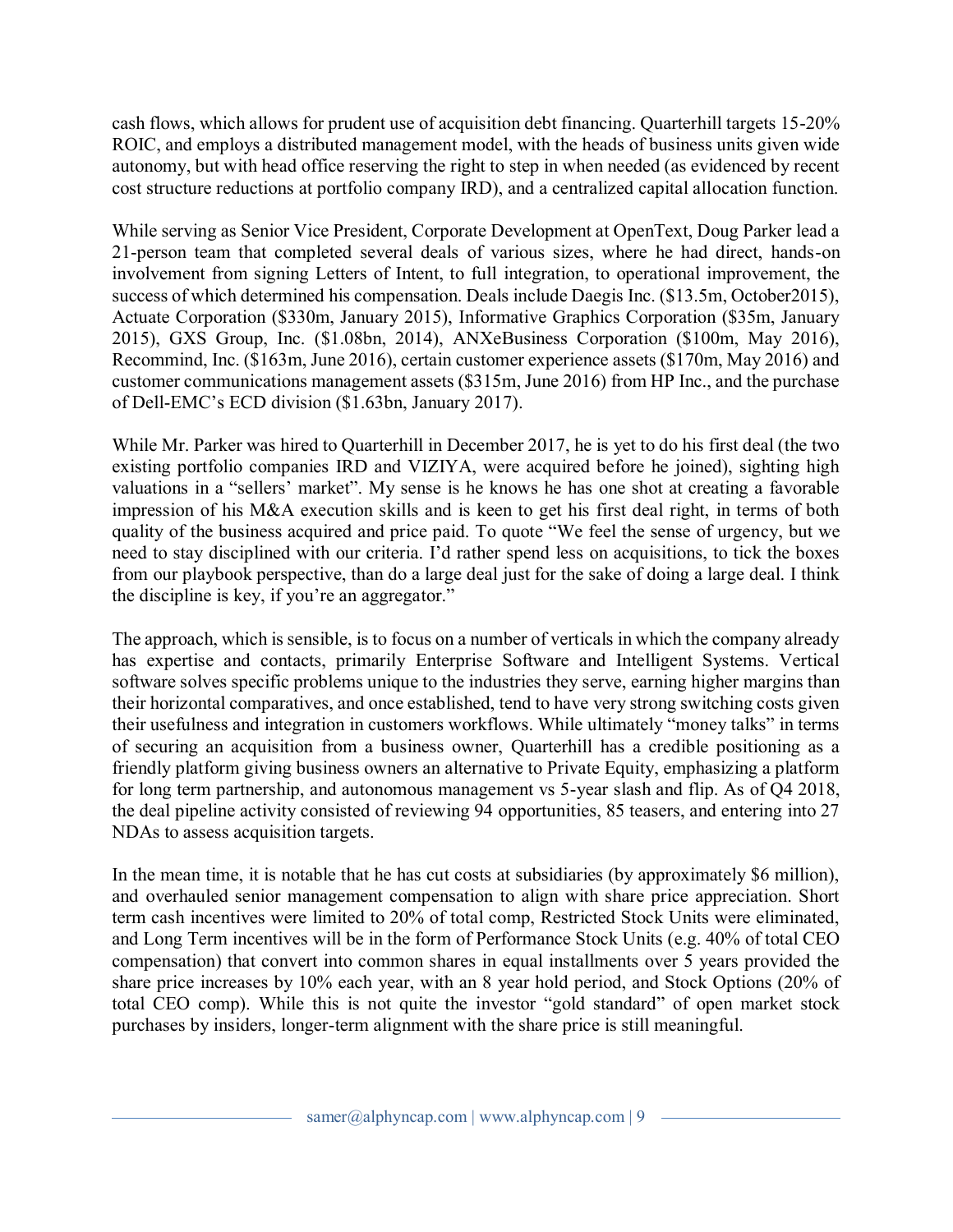As we find ourselves potentially in the latter stages of a bull market, one would expect that Quarterhill would be a beneficiary of any protracted market dislocation that might reset business owners' valuation expectations. Ultimately, should the CEO fail to realize his vision, the company could return the \$70m of cash to investors, and find a buyer for WiLAN. Investors buying Quarterhill at today's prices would likely still end up ahead.

# **Valuation:**

- $\bullet$  WiLAN: \$125m
	- o Normalized EBITDA of \$25m (midpoint between \$13.5m LTM and \$40m 10-year average).
	- o Apply 5x multiple (given volatility)
- Free Cash = approx.  $$50m$  (\$70m less \$20m required for working capital requirement)
- IRD and VIZIYA at acquisition costs  $= $78m$
- $\bullet$  Total =  $$253m$
- Compared to  $$126m$  market capitalization

# **Scenarios/catalysts:**

The set-up is attractive as most scenarios lead to a very favorable result, and we do not have to try to predict the future:

- 1. Quarterhill successfully deploys the cash balance to make a transformational acquisition. Assuming ROIC targets of 15-20%, and further assuming working capital needs of approx. \$20m, Quarterhill has \$50m with which to buy \$7.5m-\$10m of cash flows. Given the goal is to buy stable cash flow generative businesses, there is the opportunity for prudent use of debt to increase the size of the acquisition. Likely positive market reaction. Launch of repeatable acquisition strategy with potential for long term compounding
- 2. More likely, Quarterhill completes smaller bolt-on acquisitions in the Enterprise Software or Intelligent Systems verticals. Likely moderate positive market reaction. Launch of repeatable acquisition strategy with potential for long term compounding
- 3. Quarterhill receives \$10m-\$80m in damages from its Apple case. This is material relative to the size of the company and is not factored into the price. Likely positive market reaction
- 4. No transaction. WiLAN continues to produce irregular, though positive cash flows. Historic pattern is the share price rallies, albeit temporarily, on announcement of large \$ deal. Yet gives investors opportunity to exit at a (potentially meaningful) profit
- 5. No transaction. Quarterhill gives up. In which case \$70m dividend back to shareholders and WiLAN put up for sale. Drawn out, but likely ultimately profitable conclusion

# **Risks**

- 1. Company, under time pressure to do something, makes a value destructive deal. While entirely possible, less likely given focus, discipline and prior deal experience
- 2. Patent business does not sign lucrative deals, legal environment continues to be more hostile towards these types of businesses. Mitigated by recent judgments in Germany, new terms with NVIDIA and SK Hynix
- 3. Nothing happens neither a deal is done (prices remain high, too many buyers looking to make SAAS deals), nor capital returned to shareholders. Stock becomes dead money